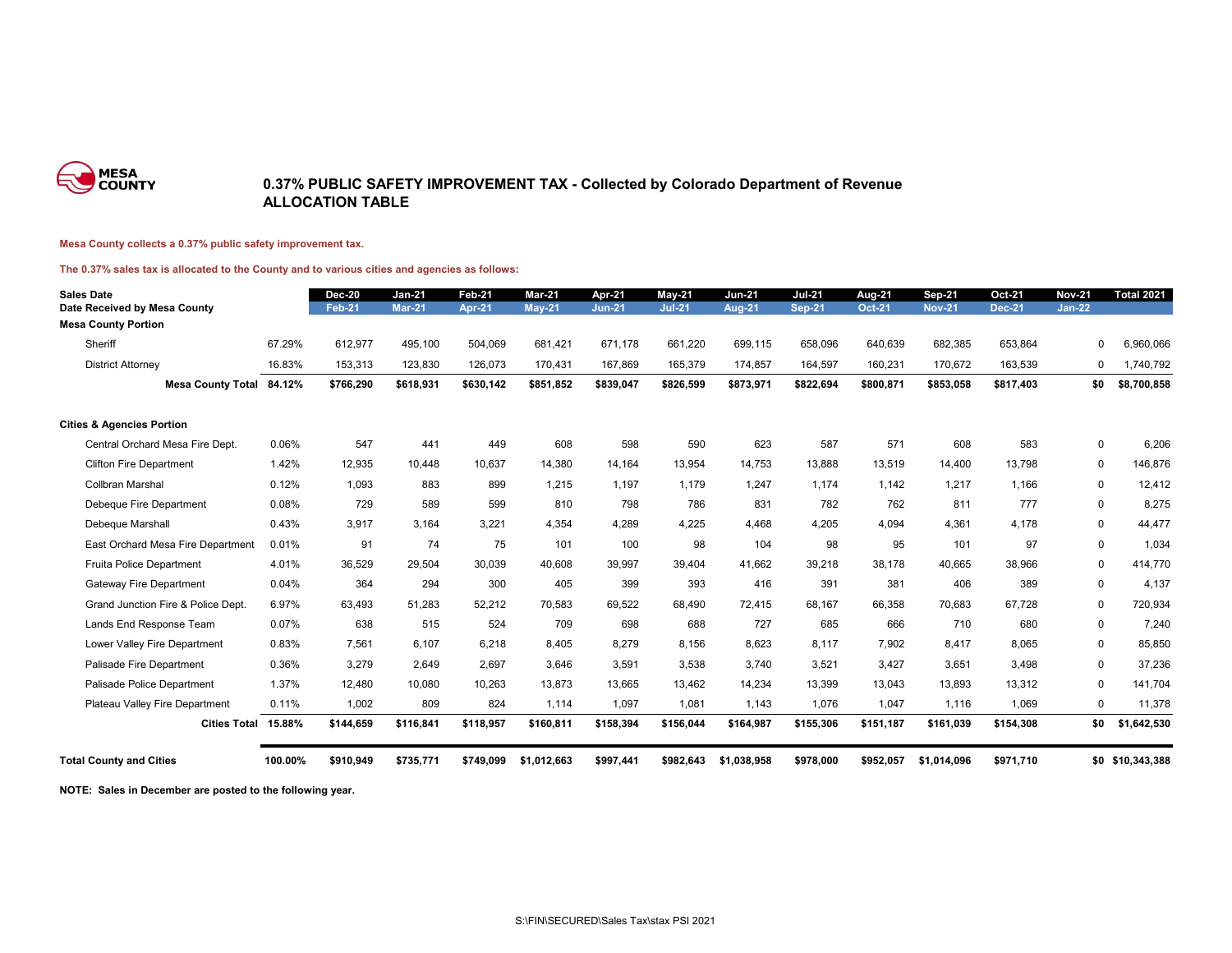

# **Public Safety Sales Tax Revenue**

**November 2021 (October 2021 Sales)** 

|                  | <b>Monthly Comparison</b> |                 |        |  | <b>YTD Budget v. Actual</b> |                 |                 |               |                  |  |  |
|------------------|---------------------------|-----------------|--------|--|-----------------------------|-----------------|-----------------|---------------|------------------|--|--|
|                  |                           |                 |        |  |                             |                 |                 | <b>Budget</b> | <b>Prior YTD</b> |  |  |
|                  | <b>Nov 2020</b>           | <b>Nov 2021</b> | Change |  | <b>Budget</b>               | <b>Nov 2020</b> | <b>Nov 2021</b> |               | $\%$             |  |  |
| <b>Sales Tax</b> | \$708,015                 | \$817,403       | 15.4%  |  | \$7,510,005                 | \$7,186,888     | \$8,700,858     | 15.9%         | 21.1%            |  |  |